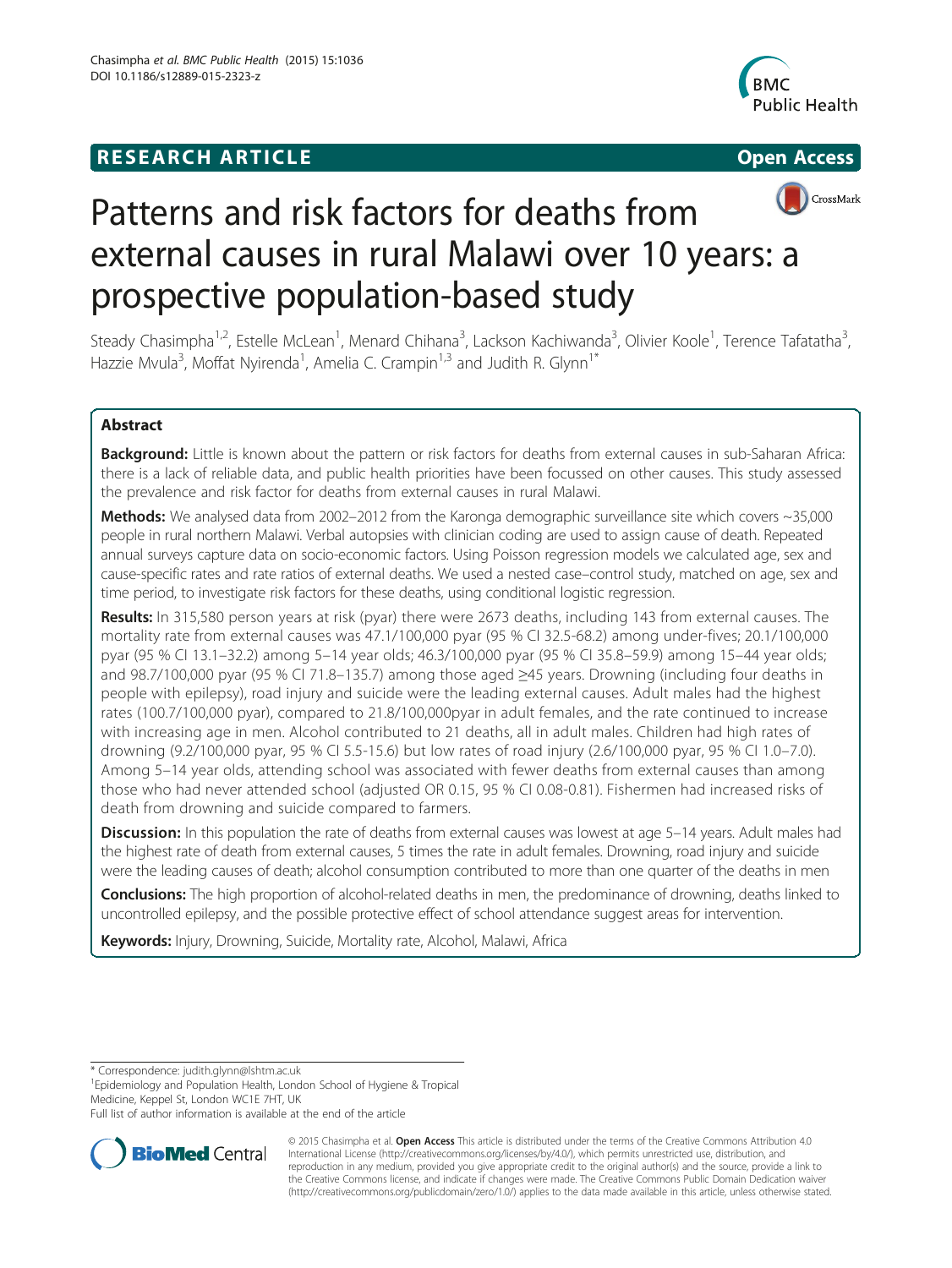### Background

The WHO estimates that more than 5.1 million deaths each year are attributable to injury and violence [\[1, 2](#page-8-0)], with 90 % of all such deaths occurring in low and middle income countries [\[3](#page-8-0)]. The importance of external causes of death is often overlooked in low income countries because of the high risk of death from other causes [\[3](#page-8-0)] and because there are few reliable data. Actual data from most low income countries are scarce or non-existent due to the lack of vital registration systems. A recent study from the INDEPTH network of demographic surveillance sites, including adults from Karonga, presented data on deaths from external causes by age and sex for different areas, providing the first population-level data for some countries [[4\]](#page-8-0). That study used a probabilistic model [\(www.interva.net](http://www.interva.net)) to assign causes of death from verbal autopsy reports: this cannot use all available information, resulting in some misclassification, and the study did not look at risk factors for these deaths.

The WHO estimated mortality rates for deaths from external causes in 2012 were 73/100,000 population globally, 116/100,000 in the African region, and 98/100,000 in Malawi [\[2](#page-8-0)], but there are few direct data for Malawi or much of Africa. We have previously reported, from the demographic surveillance site in Karonga District, northern Malawi, that 5.2 % of deaths in adults in 2004– 2009 were attributable to external causes (of a total crude adult mortality rate of 1105/100,000 person years at risk) [[5](#page-8-0)]. In Chiradzulu district, Southern Malawi in 2008, 3/50 deaths were due to external causes [[6](#page-8-0)]. Using police and hospital data, the mortality rate from road injury in Malawi was estimated at 19-21/100,000 person years at risk [[7](#page-8-0)].

In this paper we present data on the patterns, rates and risk factors for deaths from external causes at all ages in a demographic surveillance site in northern Malawi from 2002–2012.

#### Methods

### Setting

The Karonga Demographic Surveillance Site is situated in Karonga district in northern Malawi (Fig. [1\)](#page-2-0). It was set up in August 2002 with a baseline census of all households in the area. Since then a continuous registration system based on trained village key informants records all vital events taking place in the area [\[8, 9\]](#page-8-0). The key informants report births and deaths monthly, and annual re-censuses are conducted to capture in and outmigration, check births and deaths, and collect socioeconomic information. HIV serosurveys were conducted from 2005, and data on HIV and on ART use are also available from linked studies in the same population. All HIV testing is done with informed consent, with results available to the participants. More than 35,000 people are registered in 8285 households in an area of about

135 km<sup>2</sup>. The population is predominantly rural, relying on subsistence farming, fishing (the site borders Lake Malawi) and small scale trading for their livelihood. About half the population live within one kilometre of the main tarmac road from Malawi to Tanzania, or of the tarmac spur road to the port.

#### Cause of death

After a death report, a clinically trained interviewer visits the bereaved household, after a mourning period of 2–3 weeks, and fills a semi-structured verbal autopsy (VA) form. The forms are similar to the INDEPTH autopsy tool (2003) with some adaptations from the WHO questionnaire. Over the period of the study the VA tool in use has been modified to reflect changes in the WHO standardised questionnaire, however the questions regarding deaths from external cause have remained unchanged. Two clinicians (clinical officer or above) independently review completed VA forms and assign a cause or causes of death, with a third reviewer (MD-level equivalent or above) if the results are discordant [\[5](#page-8-0), [10\]](#page-8-0). External causes of deaths are classified by intent: unintentional; intentional (suicide/assault); and unknown intent; and also by cause. To explore the role of alcohol in deaths from external causes, we extracted information about alcohol consumption from narratives on the VA forms. There was no direct question about alcohol consumption, so this information is available only if the respondent mentioned it. Alcoholrelated deaths were defined as those assigned to direct alcohol poisoning or due to alcohol consumption of the person who died. It does not include injury or assaults due to alcohol consumption by others.

#### Analysis

All analyses were performed using STATA version 13 (Stata Corp, College Station, TX, USA). Mortality rates and rate ratios were calculated overall and for specific causes of death using Poisson regression, looking at the patterns by age, sex and calendar period. Person years at risk (pyar) were defined from the date an individual was first seen in a census, date of birth if born in the demographic surveillance area since the start of the demographic surveillance, or the date of immigration into the demographic surveillance area. Follow up ended at the time of death whilst in the study area or at the time of out-migration from the area, or at the end of study period (31 December 2012). Multiple records and gaps existed for individuals who out-migrated and returned into the study area: only the time living in the study area was included in the calculation of person years at risk.

To investigate risk factors for deaths from external causes we used a nested case–control study. Cases were all those with deaths due to external causes. Controls were individually matched on year of birth of the case, sex and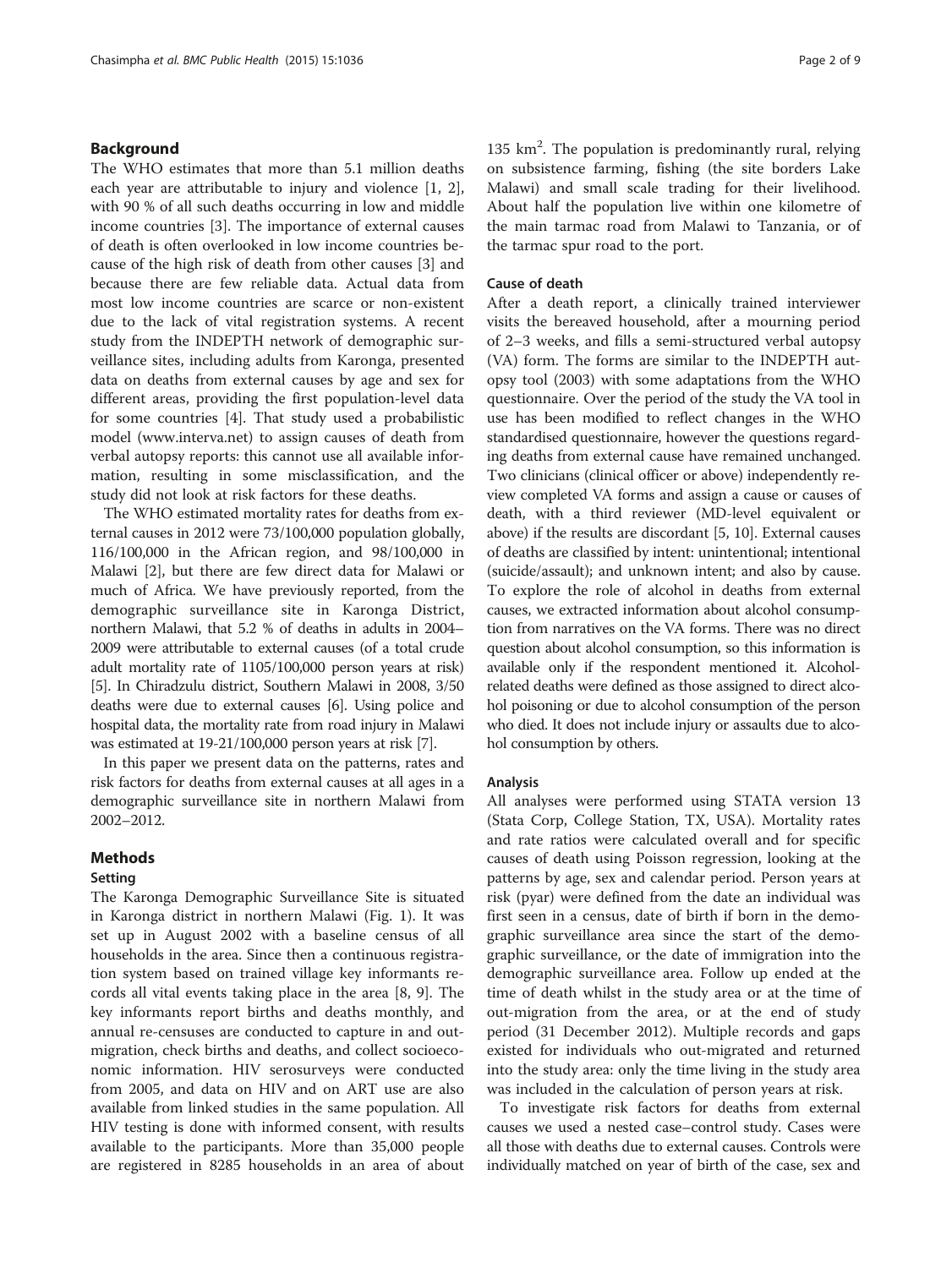<span id="page-2-0"></span>

time period (using information close to the time of the cases' death), using a random process to select up to 20 controls per case. This was done to ensure that the appropriate record was chosen for the controls for factors that change unpredictably over time, such as occupation or socio-economic status. Since such controls could go on to become a case (incidence density sampling) the odds ratios estimate the rate ratios that would be obtained from a cohort analysis [[11](#page-8-0)]. Conditional logistic regression was used for the analysis. We fitted models in a step wise fashion starting with the variable with the strongest association, and keeping only variables with an effect on the outcome or confounding other factors in the final model. Multivariable analyses were done separately for children (<15 years), adult males and adult females as risk factors and causes of death are likely to differ. We also conducted separate analyses for the main external causes of death: road injury, drowning and suicide, and for deaths that were alcohol-related.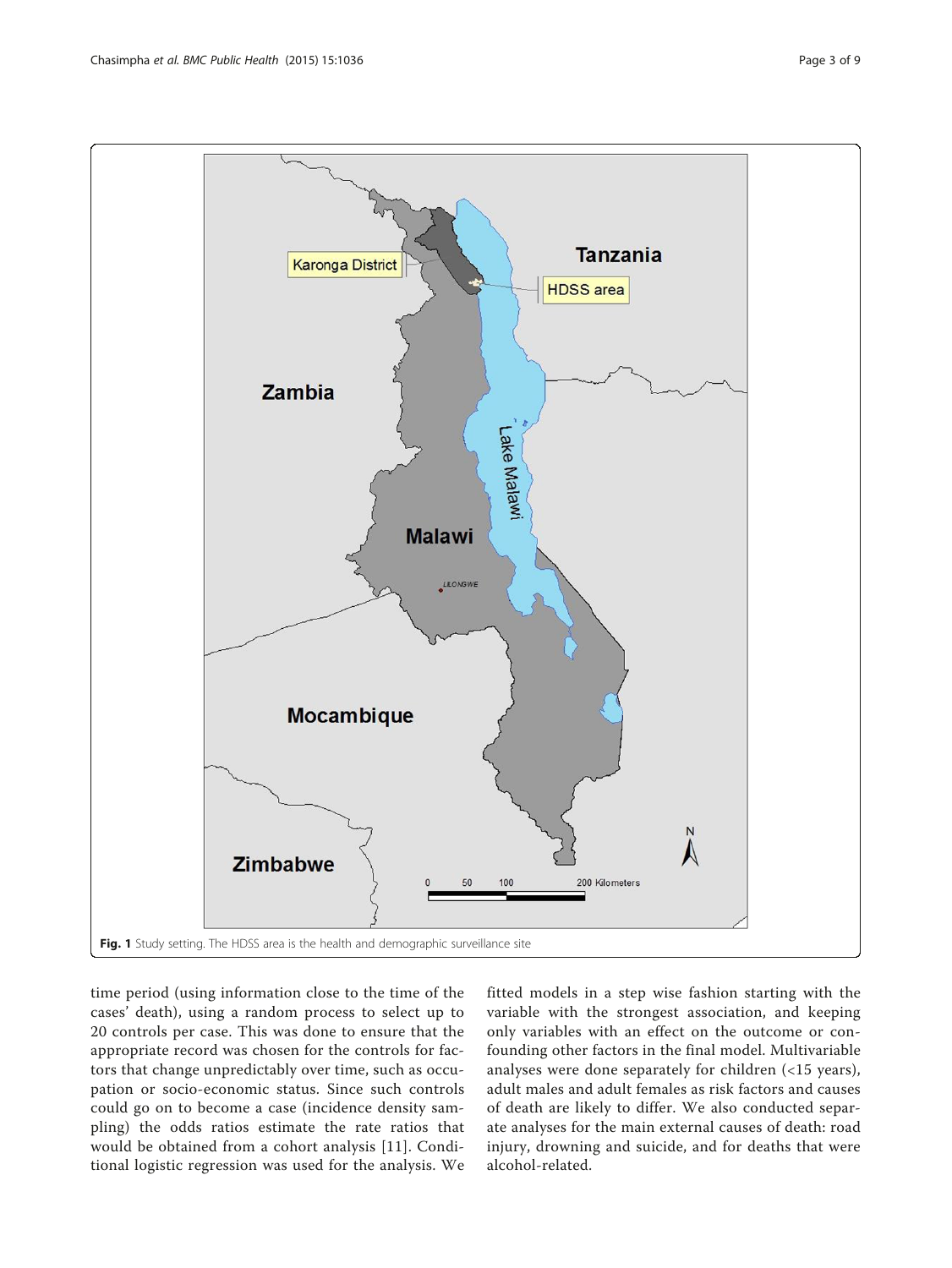Ethics approval for the demographic surveillance and verbal autopsy studies was obtained from the National Health Sciences Research Committee in Malawi (#419) and Research Ethics Committee of the London School of Hygiene and Tropical Medicine.

### Results

Between August 2002 and December 2012, a total of 59,947 people were observed, representing 315,580 pyar. There were 2672 deaths, giving a crude mortality rate of 846.7/100,000 pyar. Cause of death was missing for 124 (3.4 %) deaths, and unknown for 89 (2.7 %) deaths. Overall, 143 (5.4 %) deaths were attributable to external causes giving a rate of 45.3/100,000 pyar (95 % CI 38.5-53.4). Among the external deaths 99 (69.2 %) were in males, rate 64.7/ 100,000 pyar (95 % CI 53.2-78.8) compared to 44 (30.8 %) in females, rate 27.1/100,000 pyar (95 % CI 20.1-36.4).

#### Age-specific mortality rates and rate ratios

Figure 2 shows the mortality rate from external causes by age and sex, and the proportion of deaths due to external causes in different age groups. Rates are lowest at ages 5–14 years, although external causes account for a higher proportion of deaths in this age group than in others. After age 15 years the patterns for males and females diverge, with much higher rates in males. In males the rate increases steadily with age. In females the lowest rates were in age group 15–29 years, with no clear trend by age thereafter.

### Cause-specific mortality rates

Drowning, road injury and suicides were the leading external causes of death (Tables [1](#page-4-0) and [2\)](#page-4-0). Drowning accounted for 27 (18.9 %) unintentional deaths and two with unknown intent. Most of the unintentional drowning deaths were in children (14, of whom 8 were aged

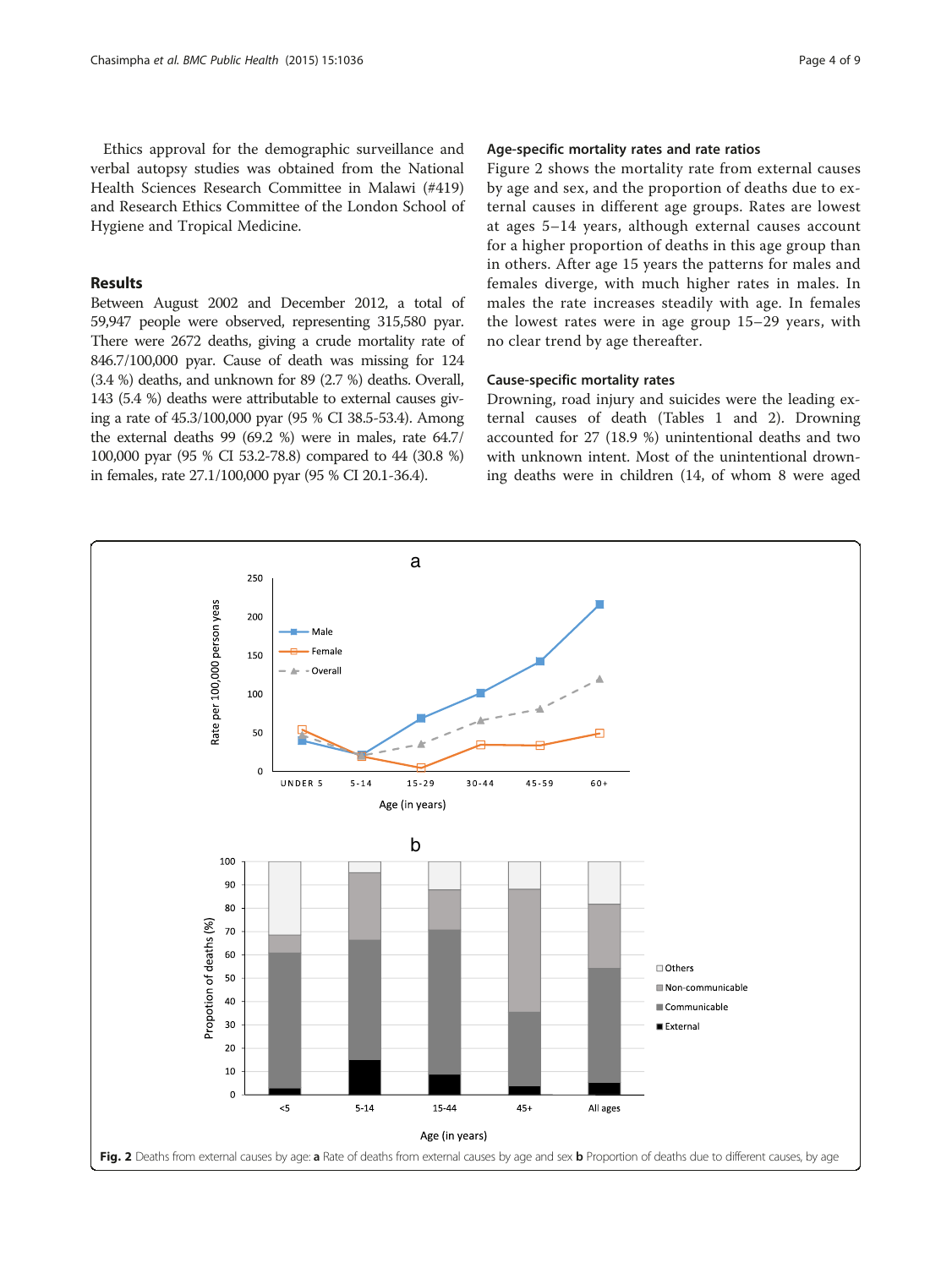<span id="page-4-0"></span>Table 1 Rates of death from external causes in Karonga District Malawi, 2002-12

|             | All external causes    |                         | Road injury      |                     | Drowning             |                        | Suicide            |                     |
|-------------|------------------------|-------------------------|------------------|---------------------|----------------------|------------------------|--------------------|---------------------|
|             | Rate <sup>a</sup>      | Rate ratio <sup>c</sup> | Rate             |                     | Rate                 | Rate ratio             | Rate               | Rate ratio          |
|             | (95 % C <sup>b</sup> ) | $(95%$ CI)              | (95 % CI)        | $(95%$ CI)          | $(95%$ CI)           | $(95%$ CI)             | $(95%$ CI)         | $(95%$ CI)          |
| Gender      |                        |                         |                  |                     |                      |                        |                    |                     |
| Male        | 64.7 (53.2-78.8)       | Reference               | 12.4 (7.9-19.5)  | Reference           | $13.1 (8.4 - 21.8)$  | Reference              | $11.1(6.9-17.9)$   | Reference           |
| Female      | $27.1(20.1 - 36.4)$    | $0.40(0.28 - 0.57)$     | $4.3(2.1-9.0)$   | $0.32(0.14 - 0.77)$ | $4.3(2.1-9.0)$       | $0.36(0.16 - 0.81)$    | $3.1(1.3 - 7.4)$   | $0.26(0.09 - 0.70)$ |
| Age         |                        |                         |                  |                     |                      |                        |                    |                     |
| $<$ 5 years | 47.1 (32.5–68.2)       | $0.99(0.63 - 1.56)$     | $3.4(0.8-13.4)$  | $0.27(0.06 - 1.20)$ | $13.4(6.7-26.9)$     | $1.83(0.70-4.73)$ 0    |                    |                     |
| $5 - 14$    | $20.6(13.1 - 32.2)$    | $0.44(0.26 - 0.73)$     | $2.2(0.5-8.7)$   | $0.18(0.04 - 0.77)$ | $6.5(2.9-14.5)$      | $0.87(0.31 - 2.46)$ 0  |                    |                     |
| $15 - 44$   | 46.8 (35.8-60.0)       | Reference               | $12.0(7.2-19.9)$ | Reference           | $7.2$ (3.7-13.8)     | Reference              | $13.6(5.4 - 31.2)$ | Reference           |
| $45+$       | $98.7(71 - 135.7)$     | $2.23(1.48-3.36)$       | 18.2 (8.7-38.2)  | 1.60 (0.65-3.92)    | $10.4(3.9 - 27.7)$   | $1.52(0.47 - 4.94)$    | $13.0(5.4 - 31.2)$ | $1.01(0.37 - 2.74)$ |
| Period      |                        |                         |                  |                     |                      |                        |                    |                     |
| 2002/6      | 49.7 (38-64.8)         | $1.14(0.81 - 1.60)$     | $7.4(3.7-14.7)$  | $0.84(0.35 - 1.92)$ | $6.4$ $(3.1 - 13.5)$ | $0.66$ $(0.28 - 1.56)$ | $3.7(1.4-9.8)$     | $0.42(0.14 - 1.22)$ |
| 2007/12     | 43.0 (35.0-53.0)       | Reference               | $8.7(5.5-13.8)$  | Reference           | $9.7(6.2 - 15.0)$    | Reference              | $8.7(5.5-13.8)$    | Reference           |

<sup>a</sup>Rate expressed per 100,000 person-years-at-risk

<sup>b</sup>CI: Confidence Interval

<sup>c</sup>Rate ratio adjusted for age, sex and calendar period

under 5) and adult males. The mortality rate from unintentional drowning in adult males was 15.7/100,000 pyar (95 % CI 8.9-27.7). More than half of all drowning deaths occurred at the lake and 4 were in those with known epilepsy (Table 2). There were 26 (18.2 %) road injury deaths, mostly in adult males (19), with only two in the under fives and two at age 5–14. Most road injury deaths involved pedestrians (51.9 %) compared to passengers (29.6 %), cyclists (11.1 %) and 7.4 % unknown. Suicides accounted for 22 (15.4 %) deaths, all in adults, and most (17) were in men.

Table 2 Detailed causes of death among deaths from external causes. Karonga District Malawi, 2002–12

| Cause of death     | Children (<15 years) |                                           | Adult Males $(215 \text{ years})$ |                                           | Adult females $(215 \text{ years})$ |                                           | Overall            |                              |
|--------------------|----------------------|-------------------------------------------|-----------------------------------|-------------------------------------------|-------------------------------------|-------------------------------------------|--------------------|------------------------------|
|                    | Deaths               | Rate <sup>a</sup> (95 % Cl <sup>b</sup> ) | Deaths                            | Rate <sup>a</sup> (95 % Cl <sup>b</sup> ) | Deaths                              | Rate <sup>a</sup> (95 % Cl <sup>b</sup> ) | Deaths (%)         | Rate <sup>a</sup> (95 % Clb) |
| Unintentional      |                      |                                           |                                   |                                           |                                     |                                           |                    |                              |
| Road injury        | 4                    | $2.6(1.0 - 7.0)$                          | 19                                | 24.9 (15.9-40.0)                          | 3                                   | $3.4(1.1-1.7)$                            | 26 (18.2)          | $8.2(5.6-12.1)$              |
| Drowning           | 14                   | $9.2$ (5.5 - 15.6)                        | 12 <sup>d</sup>                   | 15.7 (8.9-27.7)                           | 1 <sup>d</sup>                      | $1.1(0.2 - 8.1)$                          | $27^{\circ}(18.9)$ | $8.6$ (5.9-12.4)             |
| Falls              | 3                    | $2.0(0.6-6.1)$                            | $\overline{2}$                    | $2.6(0.7-10.5)$                           | 5                                   | $5.7(2.4-13.8)$                           | 10(7.1)            | $3.2(1.7-5.9)$               |
| Fire               | 3 <sup>f</sup>       | $2.0(0.6-6.1)$                            | 0                                 |                                           | 0                                   |                                           | $3^{f}(2.1)$       | $1.0(0.3-2.9)$               |
| Alcohol poisoning  | $\mathbf 0$          |                                           | 13                                | 17.0 (9.9-29.3)                           | 0                                   |                                           | 13(9.1)            | $4.1(2.4 - 7.1)$             |
| Other poisoning    | $\overline{4}$       | $2.6(1.0 - 7.0)$                          | 0                                 |                                           | 0                                   |                                           | 4(2.8)             | $1.3(0.5-3.4)$               |
| Unspecifiable      |                      | $0.7(0.1-4.7)$                            | $\mathbf{0}$                      |                                           | 0                                   |                                           | 1(0.7)             | $0.3(0.04 - 2.2)$            |
| Other <sup>c</sup> | 14                   | $9.2(5.5 - 15.6)$                         | 3                                 | $3.9(1.3 - 12.2)$                         | $\overline{2}$                      | $2.3(0.6-9.2)$                            | 19 (13.2)          | $6.0$ $(3.8-9.4)$            |
| Intentional        |                      |                                           |                                   |                                           |                                     |                                           |                    |                              |
| Assault            |                      | $0.7(0.1-4.7)$                            | 8                                 | $10.5(5.2 - 20.9)$                        |                                     | $1.1(0.2 - 8.1)$                          | 10(7.0)            | $3.2(1.7-5.9)$               |
| Suicide-hanging    | $\circ$              |                                           | 13                                | 17.0 (9.9-29.3)                           | $\overline{2}$                      | $2.3(0.6-8.1)$                            | 15(10.5)           | $4.7(2.9 - 7.9)$             |
| Suicide-poison     | $\circ$              |                                           | $\overline{4}$                    | $5.2$ (2.0-13.9)                          | 3                                   | $3.4(1.1-10.7)$                           | 7(4.9)             | $2.2(1.1-4.7)$               |
| Unknown intent     | 3 <sup>g</sup>       | $2.0(0.6-6.1)$                            | 3                                 | $3.9(1.3-12.2)$                           | $\overline{2}$                      | $2.3(0.6-9.2)$                            | $8^9(5.6)$         | $2.5(1.3-5.1)$               |
| <b>TOTAL</b>       | 47                   | 30.9 (23.3-41.2)                          | 77                                | 100.7 (80.6-123.0)                        | 19                                  | 21.8 (13.9-34.1)                          | 143                | 45.3 (38.5-53.4)             |

<sup>a</sup>Rate expressed per 100,000 person-years-at-risk

<sup>b</sup>CI: Confidence Interval

c Includes: 6 aspiration; 2 bee/wasp sting; 2 wall collapse; 1 crocodile attack; 1 lightning strike; 1 accidental child strangulation;1 Steven Johnson syndrome; 1 fractured cervical spine; 1 pail falling on them; 1 sudden death; 1 sepsis after knee puncture; 1 blow to head

d Two men and one woman were known to have epilepsy

<sup>e</sup>Includes: 15 in the lake; 5 in rivers/streams; 3 in wells, 1 in a drain; 1 in a basin

f Includes one child with epilepsy

<sup>g</sup>Includes two children found drowned, one of whom was known to have epilepsy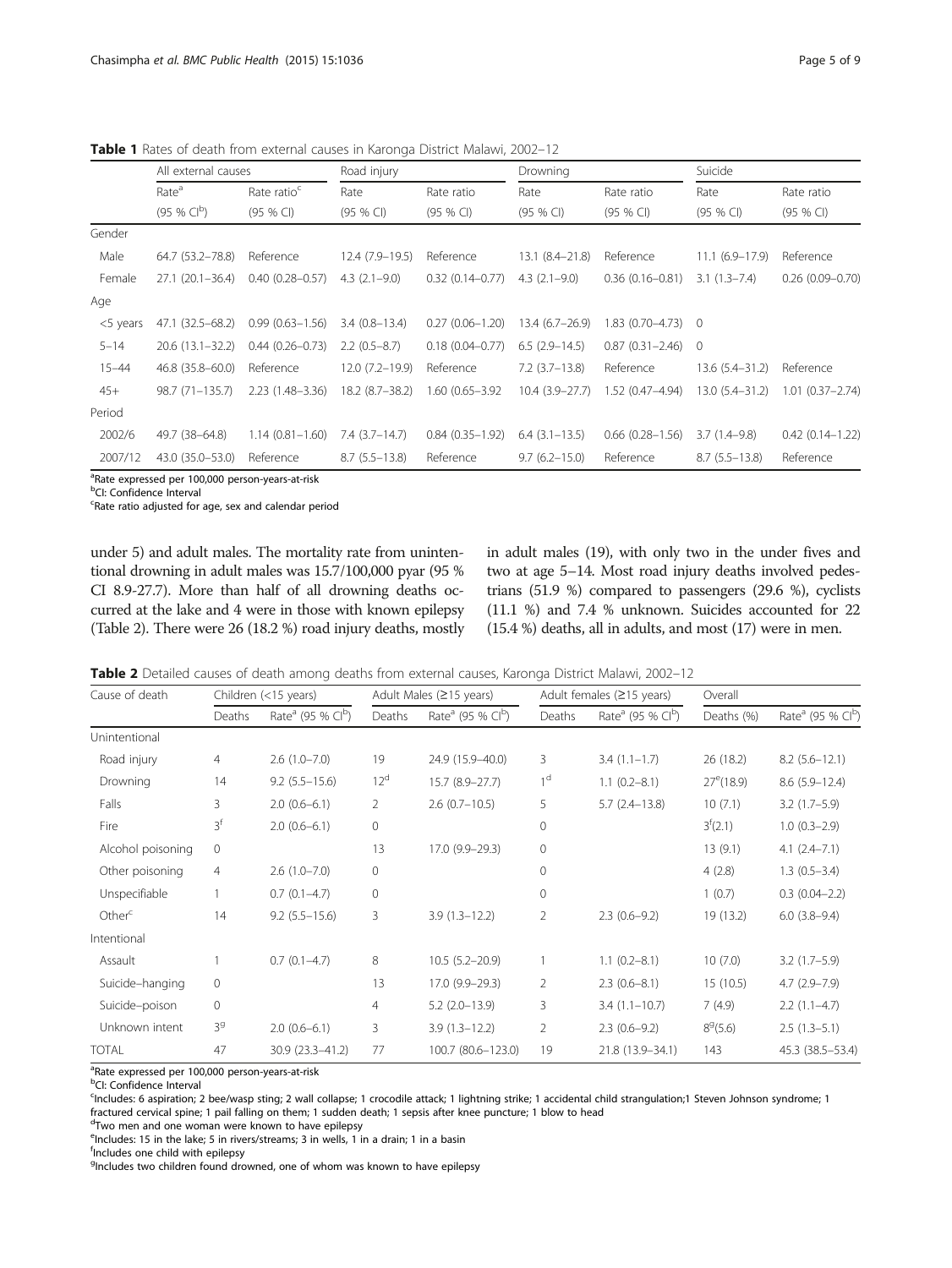### Alcohol consumption related deaths

Overall 21 (15 %) external deaths involved alcohol consumption by the deceased, mortality rate 6.7/ 100,000pyar (95 % CI 4.3-10.2): 14 (66 %) were due to direct alcohol poisoning, four (19 %) were road injuries, while two (10 %) were assault and one (5 %) was drowned. All these deaths occurred in adult males, particularly older men (rate 23.2/100,000pyar (95 % CI 12.2–44.9) in men aged ≥45 years and 9.6/100,000 pyar (95 % CI 5.4–16.9) among 15–44 year-olds, calendar year-adjusted rate ratio 2.44; 95 % CI 1.07–5.80).

Table 3 Risk factors for external deaths among children

### Risk factors for deaths attributable to external causes

The 143 individuals with external deaths were compared to 2947 controls. There were 20 controls per case for 83 % of the cases, 95 % had at least 10 controls and all had at least two controls.

Table 3 shows that among children, only main household income source and individual schooling showed evidence of association with odds of death from external causes. Children from fishing households had three times the odds of external death compared to children in farming households (OR 3.07, 95 % CI; 1.03-9.10).

| Variable                        | Cases (%)  | Control (%)  | Odds ratio <sup>a</sup> | $P$ -value $b$ |  |
|---------------------------------|------------|--------------|-------------------------|----------------|--|
|                                 | $(n = 47)$ | $(n = 1000)$ | (95 % CI)               |                |  |
| Sex (matched)                   |            |              |                         |                |  |
| Male                            | 22 (46.8)  | 480 (48.0)   |                         |                |  |
| Female                          | 25 (53.2)  | 520 (52.0)   |                         |                |  |
| Main household income           |            |              |                         |                |  |
| Farming                         | 11(23.4)   | 411 (41.1)   | Reference               |                |  |
| Fishing                         | 5(10.6)    | 60(6.0)      | 3.07 (1.03-9.10         | 0.04           |  |
| Business/other                  | 17 (36.2)  | 385 (38.5)   | 1.74 (0.80-3.82)        | 0.17           |  |
| Missing                         | 14 (29.7)  | 144 (14.4)   |                         |                |  |
| Dwelling construction           |            |              |                         |                |  |
| Best                            | 9(19.2)    | 174 (17.4)   | 1.48 (0.59-3.76)        | 0.41           |  |
| $\overline{2}$                  | 4(8.5)     | 153 (15.3)   | $0.73$ $(0.22 - 2.38)$  | 0.61           |  |
| 3                               | 10(21.3)   | 289 (28.9)   | Reference               |                |  |
| Worst                           | 11(23.4)   | 236 (23.6)   | 1.36 (0.56-3.28)        | 0.49           |  |
| Missing                         | 13(27.7)   | 148 (14.8)   |                         |                |  |
| Not having enough food          |            |              |                         |                |  |
| No                              | 14 (29.8)  | 407 (40.7)   | Reference               |                |  |
| Yes                             | 6(12.8)    | 139 (13.9)   | 1.27 (0.48-3.36)        | 0.64           |  |
| Missing                         | 27 (57.5)  | 454 (45.4)   |                         |                |  |
| Father's level of schooling     |            |              |                         |                |  |
| None/primary                    | 15 (31.9)  | 348 (34.8)   | Reference               |                |  |
| Secondary                       | 5(10.6)    | 255(25.5)    | $0.44(0.16 - 1.22)$     | 0.11           |  |
| Missing                         | 27(57.5)   | 397 (39.7)   |                         |                |  |
| Mother's level of schooling     |            |              |                         |                |  |
| None/primary                    | 18 (38.3)  | 481 (48.1)   | Reference               |                |  |
| Secondary                       | 3(6.4)     | 162 (16.2)   | $0.49(0.14 - 1.72)$     | 0.27           |  |
| Missing                         | 26 (55.3)  | 357 (35.7)   |                         |                |  |
| Individual's level of schooling |            |              |                         |                |  |
| None                            | 12(25.5)   | 235 (23.5)   | Reference               |                |  |
| Any schooling                   | 13(27.7)   | 321 (32.1)   | $0.15(0.03 - 0.81)$     | 0.03           |  |
| Pre-school <sup>c</sup>         | 20 (42.6)  | 423 (42.3)   | $2.34(0.48 - 11.3)$     | 0.29           |  |
| Missing                         | 2(4.3)     | 21(2.1)      |                         |                |  |

<sup>a</sup>Odds ratio with 95 % confidence interval controlled for age, sex and time period (by matching and conditional logistic regression)

bP-value: result of Wald test of association of each category

c Children under 5 years who had not yet attained school-going age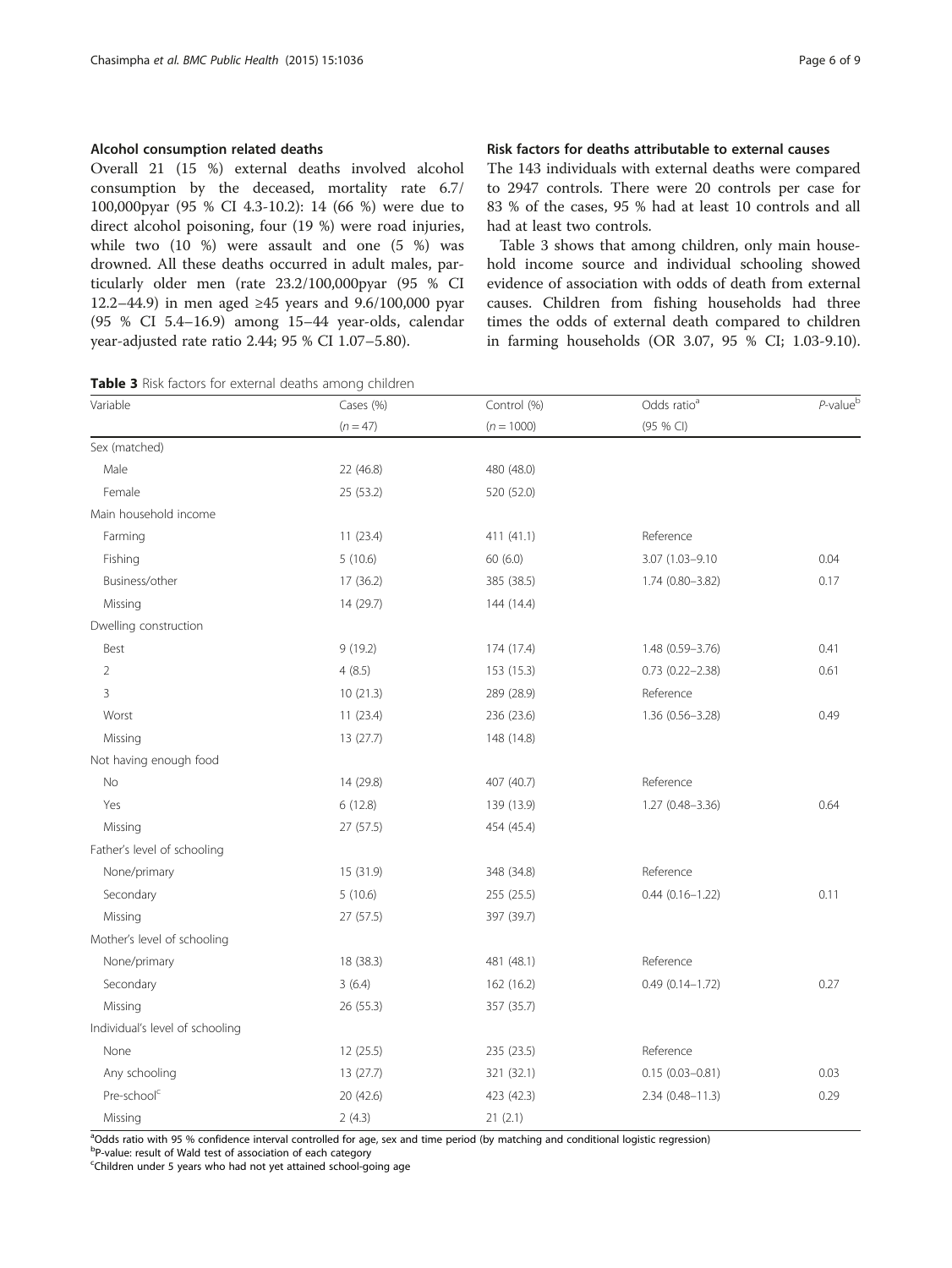This was due to drowning deaths: compared to farming households children from fishing households had greatly increased odds of death due to drowning (OR 21.9, 95 % CI 3.9–123.0). Children attending school had 85 % lower odds of external deaths compared to children with no schooling (OR 0.15, 95 % CI 0.08–0.81), excluding preschool children. There was no association with schooling and any particular cause of death. The effects of schooling and main household income hardly changed when adjusted for each other.

Among adult males, fishing – whether measured as individual occupation or as the main household income – was associated with death from external causes (Table 4). Fishermen had nearly three times the odds of external

Table 4 Risk factors for external deaths among adults

death compared to farmers (OR 2.92, 95 % CI 1.42–5.98). Individuals from fishing households had increased odds compared to those from farming households (OR 2.45, 95 % CI 1.17–5.14). Household income source was dropped from the multivariable model due to colinearity. Adjusting for the other factors hardly changed the association with occupation.

The increased risk of death among fisherman was seen both for drowning (OR 8.9, 95 % CI 2.0–39.8) and suicides (OR 6.1, 95 % CI 1.5–24.0). HIV positivity was weakly associated with an increased risk of external death overall (OR 2.1. 95 % CI 0.7–5.8) but strongly with alcohol-related deaths: OR 32.9, 95 % CI 3.5–311.6. There was no association between HIV status and

| Variable                        | Adult males (≥15 years) |                             |                                      |                |                         | Adult females (≥15 years)  |                         |            |  |
|---------------------------------|-------------------------|-----------------------------|--------------------------------------|----------------|-------------------------|----------------------------|-------------------------|------------|--|
|                                 | Cases (%)               | Control (%)<br>$(n = 1584)$ | Odds ratio <sup>a</sup><br>(95 % CI) | $P$ -value $b$ | Cases (%)<br>$(n = 19)$ | Control (%)<br>$(n = 342)$ | Odds ratio<br>(95 % CI) | $P$ -value |  |
|                                 | $(n = 77)$              |                             |                                      |                |                         |                            |                         |            |  |
| Main household income           |                         |                             |                                      |                |                         |                            |                         |            |  |
| Farming                         | 30 (39.0)               | 676 (42.7)                  | Reference                            |                | 7(36.8)                 | 149 (43.5)                 | Reference               |            |  |
| Fishing                         | 11(14.3)                | 100(6.3)                    | 2.45 (1.17-5.14)                     | 0.02           | 1(5.3)                  | 29 (8.5)                   | $0.74(0.08 - 6.55)$     | 0.08       |  |
| Business/other                  | 31(40.3)                | 637 (4.2)                   | $1.12(0.66 - 1.88)$                  | 0.68           | 8(42.1)                 | 138 (40.4)                 | $1.20(0.41 - 3.51)$     |            |  |
| Missing                         | 5(6.5)                  | 171 (10.8)                  |                                      |                | 3(15.8)                 | 26(7.6)                    |                         |            |  |
| Occupation                      |                         |                             |                                      |                |                         |                            |                         |            |  |
| Farmer                          | 46 (59.7)               | 993 (62.7)                  | Reference                            |                | 9(47.4)                 | 255 (74.6)                 | Reference               |            |  |
| Fisherman                       | 11(14.3)                | 92 (5.8)                    | 2.92 (1.42-5.98)                     | 0.003          |                         |                            |                         |            |  |
| Other                           | 17(22.1)                | 411 (26.0)                  | $0.81$ $(0.44 - 1.52)$               | 0.52           | 8(42.1)                 | 63 (18.4)                  | 4.04 (1.22-13.4)        | 0.02       |  |
| Missing                         | 3(3.9)                  | 88 (5.6)                    |                                      |                | 2(10.5)                 | 24 (7.0)                   |                         |            |  |
| Dwelling construction           |                         |                             |                                      |                |                         |                            |                         |            |  |
| Best                            | 13 (16.9)               | 340 (21.5)                  | $0.73(0.36 - 1.46)$                  | 0.37           | 6(31.6)                 | 77 (22.5)                  | Reference               |            |  |
| $\overline{2}$                  | 13 (16.9)               | 223 (14.1)                  | $1.10(0.53 - 2.27)$                  | 0.80           | 2(10.5)                 | 59 (17.3)                  | $0.48(0.09 - 2.51)$     | 0.39       |  |
| 3                               | 23 (29.9)               | 466 (29.4)                  | Reference                            |                | 4(21.1)                 | 106 (31.0)                 | $0.59(0.16 - 2.17)$     | 0.43       |  |
| Worst                           | 21(27.3)                | 379 (23.9)                  | 1.08 (0.58-2.00)                     | 0.81           | 5(26.3)                 | 71 (20.8)                  | $0.56(0.26 - 3.96)$     | 0.84       |  |
| Missing                         | 7(9.1)                  | 176(11.1)                   |                                      |                | 2(10.5)                 | 29 (8.4)                   |                         |            |  |
| Not having enough food          |                         |                             |                                      |                |                         |                            |                         |            |  |
| No                              | 28 (36.4)               | 792 (50.0)                  | Reference                            |                | 6(31.6)                 | 165 (48.3)                 | Reference               |            |  |
| Yes                             | 14 (18.2)               | 259 (16.4)                  | 1.46 (0.75-2.86)                     | 0.26           | 3(15.8)                 | 54 (15.8)                  | 1.93 (0.44-8.48)        | 0.87       |  |
| Missing                         | 35 (45.5)               | 533 (33.6)                  |                                      |                | 10(52.6)                | 123 (36.0)                 |                         |            |  |
| Individual's level of schooling |                         |                             |                                      |                |                         |                            |                         |            |  |
| None/primary <sup>c</sup>       | 47(61.0)                | 924 (58.3)                  | Reference                            |                | 16 (84.2)               | 275 (80.4)                 | Reference               |            |  |
| Secondary                       | 29 (37.7)               | 632 (39.9)                  | $0.91(0.55 - 1.49)$                  | 0.70           | 3(15.8)                 | 60 (17.5)                  | $0.98(0.25 - 3.96)$     | 0.87       |  |
| Missing                         | 1(1.3)                  | 28 (1.8)                    |                                      |                | 0                       | 7(2.1)                     |                         |            |  |
| HIV status                      |                         |                             |                                      |                |                         |                            |                         |            |  |
| Negative                        | 26 (33.8)               | 995 (62.8)                  | Reference                            |                | 6(31.6)                 | 228 (66.7)                 |                         |            |  |
| Positive                        | 5(6.5)                  | 89 (5.6)                    | 2.05 (0.72-5.79)                     | 0.18           | $\overline{0}$          | 20(5.8)                    |                         |            |  |
| Missing                         | 46 (59.7)               | 500 (31.6)                  |                                      |                | 13 (68.4)               | 94 (27.5)                  |                         |            |  |

<sup>a</sup>Odds ratio with 95 % confidence interval controlled for age, sex and time period (by matching and conditional logistic regression)

b<sub>P</sub>-value: result of Wald test of association of each category<br>SThere were few cases with no schooling bence combined

There were few cases with no schooling hence combined with primary education group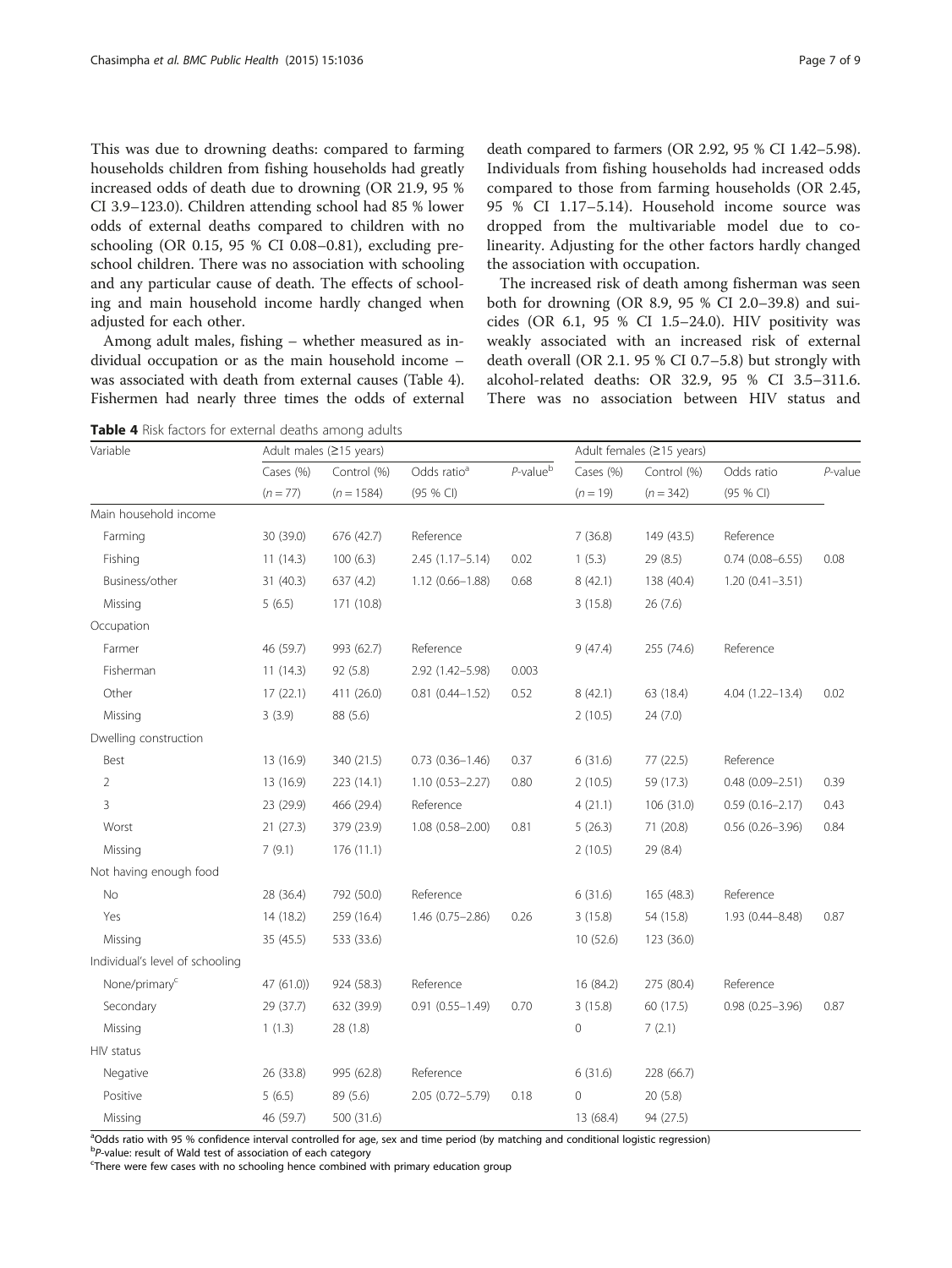suicide (no reported suicides among those known to be HIV positive) but HIV status was unknown for many.

Among adult females, those in occupations other than farming, which include small traders, salaried occupations and piece work, had a higher odds of death from external causes (OR 4.04, 95 % CI 1.22–13.4). No other associations were found, but there were only 19 external deaths in women.

### **Discussion**

This study highlights the very different rates of death from external causes by age and sex, and identifies some associated risk factors. The overall rate was lower than estimated by WHO for Malawi [\[2](#page-8-0)], but in line with the rate for other, mostly rural, demographic surveillance sites in Africa [[4](#page-8-0)]. Most deaths occurred among adult males (100.7/100,000 pyar vs 21.8/100,000 pyar in adult females and 30.9/100,000 pyar in children). Although the proportion of deaths due to external causes was highest among 5–14 year olds, this reflected low rates of deaths from other causes, and this age group actually had the lowest mortality rate for external causes. After age 15, the rates rose steadily with age in men, but remained low in women. The three predominant causes of death: drowning, road injury and suicide were all more common in men than in women.

Among adult males 27 % (21/77) of deaths were related to alcohol consumption in the deceased, compared to none in women; but this only partially explains the higher rates of external deaths in men. The increased rate of alcohol-related deaths in HIV positive men could be a response to their HIV status, but could be a marker of lifestyle factors common to alcohol use and sexual risk taking. The role of alcohol was probably underestimated: it may not always be known or divulged by the informant and we could not assess the role of alcohol consumption amongst perpetrators of violence or drivers of cars that killed others. The high rates of death from direct alcohol poisoning may be related to the availability of locally distilled alcohol, which typically contains many toxic impurities. In recent years there has been a rapid increase in sales and consumption of strong alcohol sold very cheaply in 100 ml plastic sachets from unlicensed retailers [[12\]](#page-8-0). This is reported sometimes to contain non-food alcohol [\[13](#page-8-0)]. Malawi has developed a model National Alcohol Policy [\[14](#page-8-0)] and there are plans for a ban on the sachets [[15\]](#page-8-0); the impact on alcohol related deaths may be assessed in the future.

Children and adult males had high rates of drowning. Most of these deaths were in the lake, which is used for washing clothes, bathing and swimming as well as fishing. Four drowning deaths (including one with unknown intent) were probably related to epilepsy. Many of the interventions against drowning that have been

used successfully in high income settings are inappropriate for rural and low income settings with large bodies of water [[16](#page-8-0)]. The WHO produced their first exclusive report on drowning in 2014 [[17\]](#page-8-0). Key risk factors identified included lack of barriers, lack of close supervision for young children, poor swimming skills and a lack of awareness of water dangers. The report also emphasised a link with alcohol. In Karonga barriers would be impossible – the district runs along the lakeshore (Fig. [1\)](#page-2-0). Improved supervision of children may help, and fits with the observation that attending school was protective against external deaths (OR 0.15, 95 % CI 0.08–0.81). This may be because it reduces the time at risk (for example playing in the lake) rather than, or as well as any direct effect of education. Greater supervision of preschool children might reduce their risk.

Children had surprisingly low rates of death from road injury, given that a main road with fast traffic passes through the area, and there is a truck stop, with minimal provision for pedestrians and no lighting. Deaths from burns were low (rate 1.0 /100,000 pyar, 95 % CI 0.3–2.9), about a third of the rate in other places such as South Africa (3.8/100,000), [[18](#page-8-0)] with no fatal burns in adults, and the only fatal case in a child over 5 was related to an epileptic fit. Elsewhere some fatal burns result from self-immolation, a method of suicide not seen in this population. The low rate of fatal burns in children is surprising given that small children are frequently close to cooking pots and fires in external kitchens in this setting.

The findings reiterate the importance of age and sex as predictors of injury-related deaths, as elsewhere [[19](#page-8-0)–[21\]](#page-8-0). The high rate of drowning deaths among children, and the predominance of deaths from road injury and suicide have also been reported worldwide [[4](#page-8-0), [22](#page-8-0)–[25](#page-8-0)]. In our setting, successful suicide-by-hanging prevailed over suicide-by-poison, although anecdotally there are more suicide attempts through poisoning. In other parts of Malawi, poison has been shown to be a common method of suicide [\[26\]](#page-8-0). Suicide and attempted suicide remain illegal in Malawi [\[27\]](#page-8-0) and prosecutions of survivors can occur, so it is possible that some informants concealed their suspicions of intent. There were few assault related deaths (7 %: 3.2/100,000 pyar, 95 % CI 1.7–5.9): much higher rates have been reported in South Africa and Kenya [\[4](#page-8-0)].

This is a large population based cohort study with long follow-up, a rigorous prospective continuous registration system, and clinician coding of verbal autopsy reports. These should be reliable for assigning deaths as due to external cause and should be more accurate than methods based on hospital or police reports. Although the study area is small, it is reasonably typical of many rural areas in Africa. The lakeshore setting clearly contributed to the high rates of drowning.